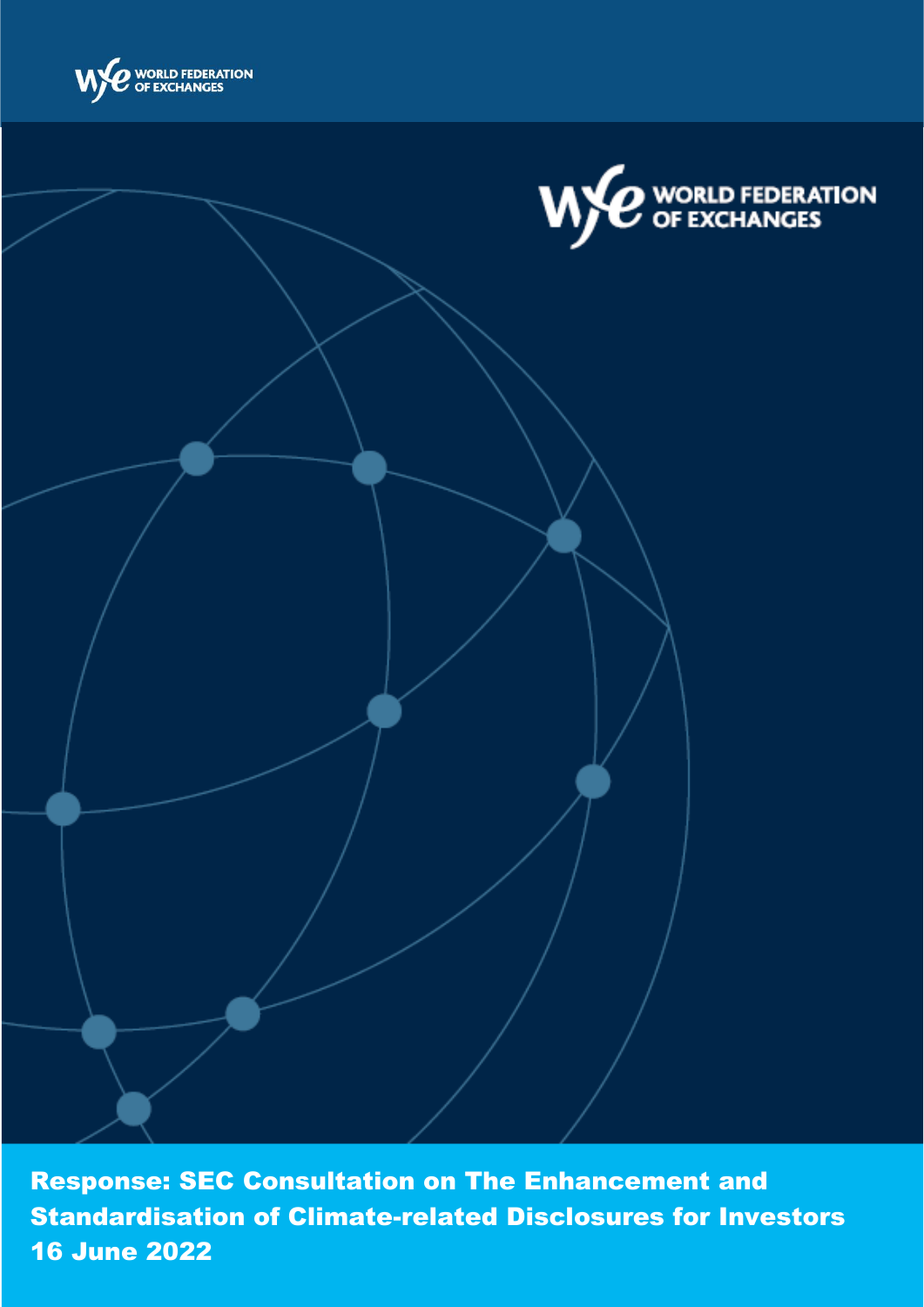

## **Background**

The World Federation of Exchanges (WFE) is the global trade association for regulated exchanges and clearing houses. We represent the operators of over 250 market infrastructures, spread across the Asia-Pacific region (37%), EMEA (43%) and the Americas (20%), with everything from local entities in emerging markets to international groups based in major financial centres. In total, member exchanges trade around \$100 trillion a year and are home to some 60,000 companies, with an aggregate market capitalisation of around \$120 trillion. The 50 distinct CCP clearing services (both vertically integrated and stand-alone) collectively ensure that traders put up \$1 trillion of resources to back their risk positions.

With extensive experience of developing and enforcing high standards of conduct, WFE members support an orderly, secure, fair and transparent environment for all sorts of investors and companies wishing to invest, raise capital and manage financial risk.

Founded in 1961, the WFE seeks outcomes that maximise financial stability, consumer confidence and economic growth. We also engage with policy makers and regulators in an open, collaborative way, reflecting the central, public role that exchanges and CCPs play an internationally integrated financial system.

If you have any further questions, or wish to follow-up on our contribution, the WFE remains at your disposal. Please contact:

Christine Brentani, Senior Manager, Regulatory Affairs: cbrentani@world-exchanges.org

Richard Metcalfe, Head of Regulatory Affairs: rmetcalfe@world-exchanges.org

Nandini Sukumar, Chief Executive Officer[: nsukumar@world-exchanges.org](mailto:nsukumar@world-exchanges.org)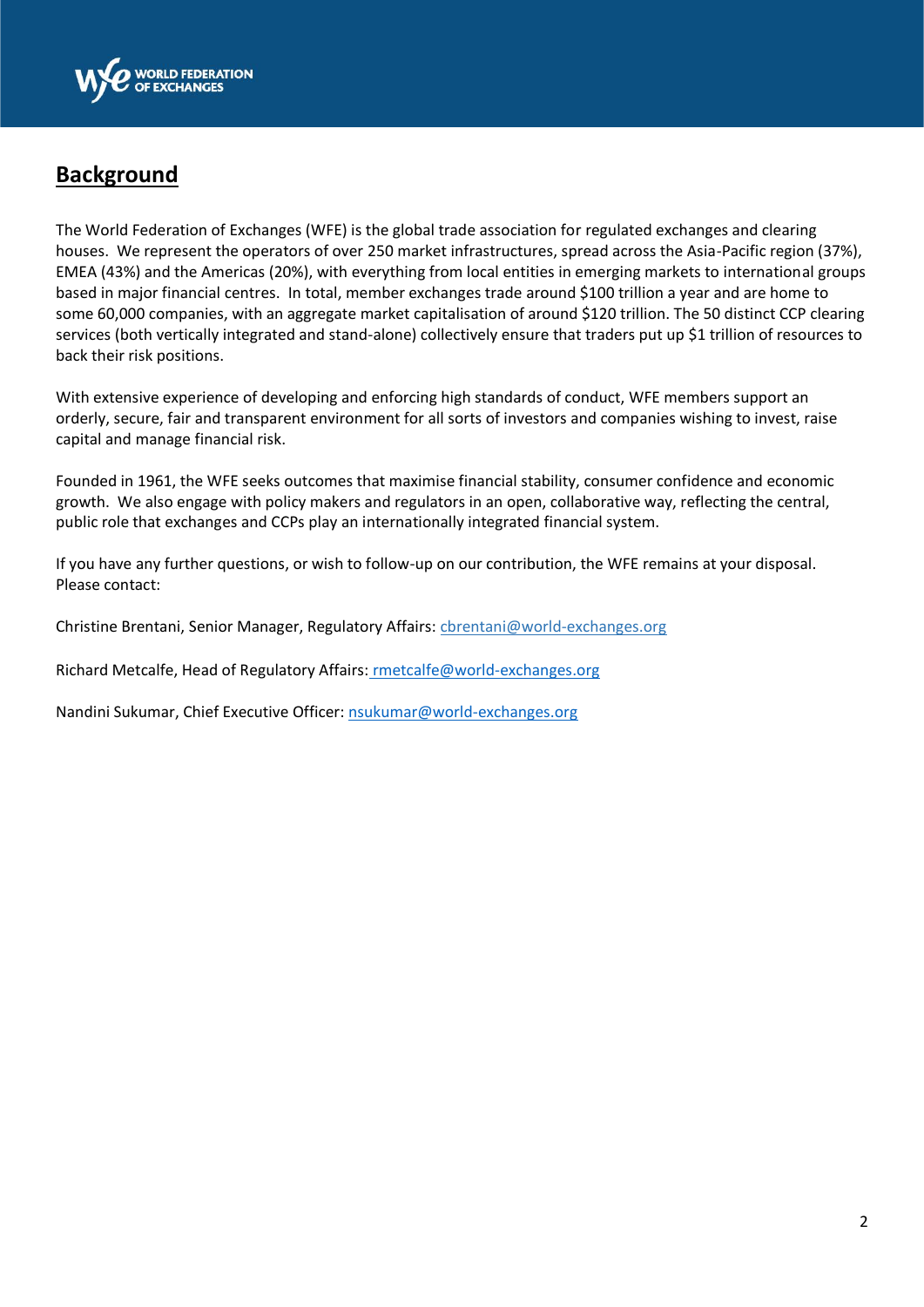

# **Response: SEC Consultation on The Enhancement and Standardisation of Climate-related Disclosures for Investors**

### **General Comments**

The WFE welcomes the SEC's proposed rules to enhance and standardise climate-related disclosures for investors (the "Proposed Rules"). For several years, the WFE's own Annual Sustainability Survey has highlighted the lack of consistency in disclosure frameworks as a risk to investors. To this end, we welcome Chair Gensler's remarks that the Proposed Rules, if adopted, would "provide investors with consistent, comparable and decision-useful information for making their investment decisions, and it would provide consistent and clear reporting obligations for issuers". We would, however, stress the need for consistency amongst international frameworks to avoid confusion in the market.

The WFE agrees, in principle, with the general direction of travel of the Proposed Rules. However, the timeline (given the sense of urgency with which the climate crises need to be tackled), and the relative complexity of the reporting required under the Proposed Rules, are likely to create disproportionate reporting burdens for issuers in the short run. On this basis, we would argue that a comply-or-explain, rather than a mandatory framework is more suitable at this stage, and that the regulator, in setting stretching thresholds and requirements, may need to introduce a phase-in period during implementation to allow issuers to establish best practices to meet these expectations.

## **Specific Comments**

Specifically, we have the following observations to make about the proposals:

#### **Scope 3 Emissions**

We agree with the SEC's goal of increasing consistency, reliability and comparability of climate-related disclosures, including Scope 3 emissions. This is particularly relevant given that for most business sectors, approximately 80% of total emissions are Scope  $3<sup>1</sup>$ . We recognise that challenges exist with determining the accuracy and materiality of Scope 3 emissions data. This requires an intensive fact-specific exercise that involves collecting and relying upon third-party data. However, more disclosure and transparency should help to address this challenge. We also support a safe harbour provision for Scope 3 disclosures, but have become aware of concerns that the narrow safe harbour is insufficient to mitigate against the risk of litigation, and that the Private Securities Litigation Reform Act safe harbour for forward-looking disclosures is inconsistently applied for other climate-related information. In light of this, we urge the consistent application of safe harbour provisions.

#### **Materiality**

The SEC has diverged from its traditional definition of materiality currently applicable to its filings, namely that a matter is material if there is substantial likelihood that a reasonable investor would consider it important when determining whether to buy or sell securities or how to vote. The Proposed Rules would require (i) mandatory disclosures of Scope 1 and 2 emissions, regardless of materiality, (ii) a qualitative materiality test for Scope 3

<sup>1</sup> [World Business Council for Sustainable Development \(WBCSD\) Value Chain Carbon Transparency Pathfinder \(March 2022\)](https://www.wbcsd.org/Programs/Climate-and-Energy/Climate/SOS-1.5/News/WBCSD-launches-new-Pathfinder-to-enable-Scope-3-emissions-transparency-and-accelerate-decarbonization)